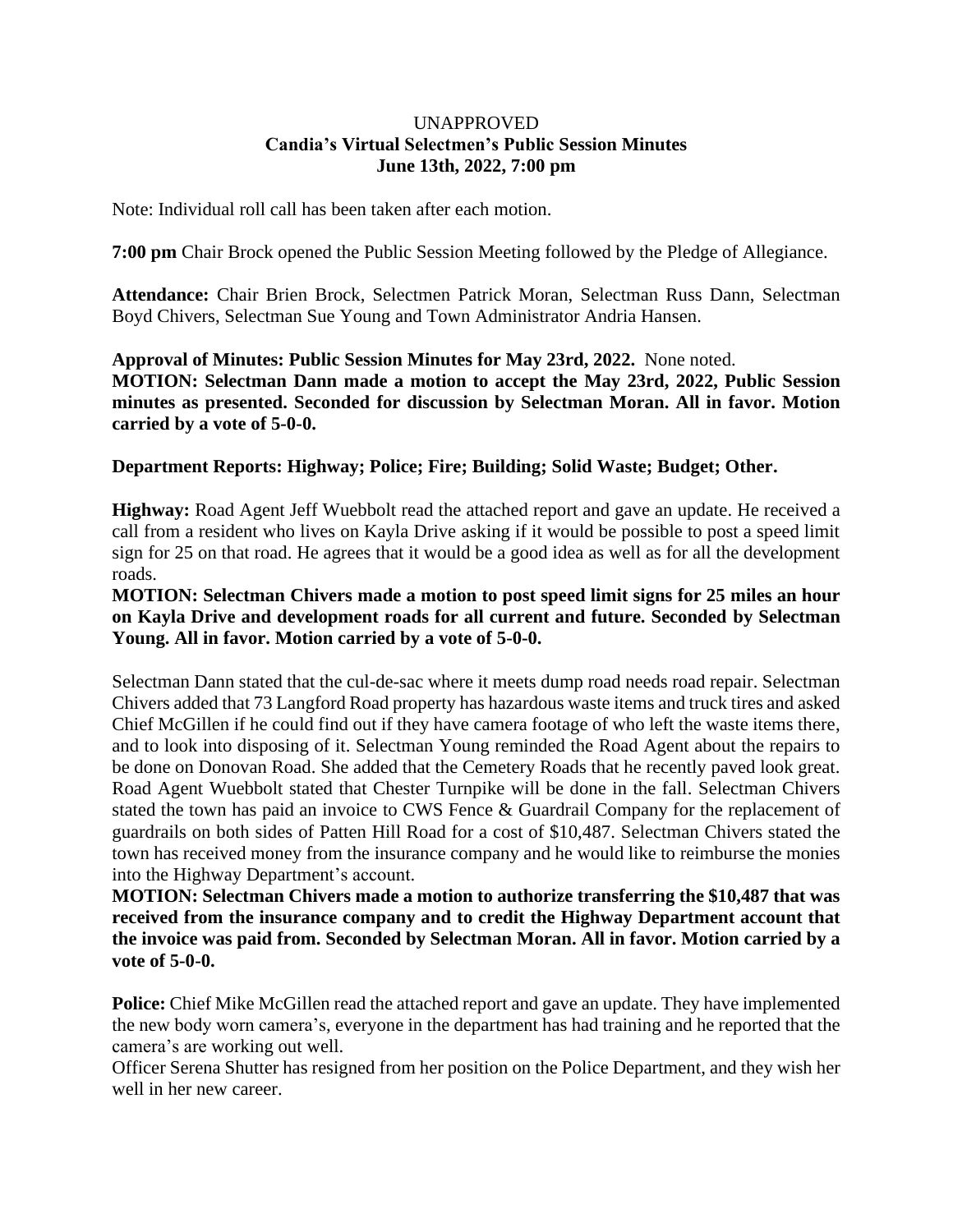NE Run for the Fallen Soldiers will be having a Road Race this year and the organizers wanted to know if anyone had issues from the race they had last year. This is a small group of runners that will be stopping at a few places in Candia, to have a small service at the markers of fallen soldiers from the area.

Chief McGillen stated the Police Department had used bicycles that were brought to the State Auction to be sold. He believes it would be a good idea for any amount that is received to be given back to the bicycle program or to the Fire Department and will be directed for the children.

**MOTION: Selectman Dann made a motion to accept the resignation of Officer Serena Shutter. Seconded by Selectman Young.** Discussion opened. Selectman Dann stated the Board would like to thank her for her services. Selectman Young added, it is with regret. Discussion ended. **All in favor. Motion carried by a vote of 5-0-0.**

**Fire:** Selectman Chivers did not have a report available. He indicated that Fire Chief Young went to the recent Budget Committee meeting and explained the billing procedure for the ambulance service and how it will work.

**Building Department:** Building Inspector Gagne read the attached report and gave several updates on the Violation List Summary that was presented to the Board.

**Solid Waste:** Selectman Dann read the attached report and gave an update.

**Budget:** Selectman Dann stated the Budget Committee had a question in their last meeting of what this Board is thinking about doing on the decrease of revenue in some of the departments. He indicated that the Budget Committee would like to see a report at their next meeting. Chair Brock confirmed this year's budget is on the Boards minds, and that they will be keeping the Budget Committee informed. At this point it is very early in the year to make any determination, and the Committee will need to wait until the Board has more facts.

#### **NEW BUSINESS**

**Bike Repair Station – License Agreement:** Selectman Chivers stated the Bike Repair Station has been completed by Eagle Scout Nathan Hall. The owner of the property has agreed that it will be allowed to stay there for the next twelve months. This would give enough time to negotiate with the State of NH in order to receive permission to relocate it in the parking lot on Depot Road. See attached License Agreement.

**MOTION: Selectman Chivers made a motion to approve the License Agreement, to have it signed by the Board and release it to the owner of the property Mrs. Lecat. Seconded by Selectman Dann. All in favor. Motion carried by a vote of 5-0-0.**

**Zoning Board Resignation - Approval:** Selectman Chivers stated member Bob Petrin of the Zoning Board of Adjustment has given his resignation effective June 15<sup>th</sup>, 2022. See attached. **MOTION: Selectman Young made a motion to approve member Bob Petrin's letter of resignation from the Zoning Board of Adjustment effective June 15, 2022 with deep regret. Seconded by Selectman Young. All in favor. Motion carried by a vote of 5-0-0.**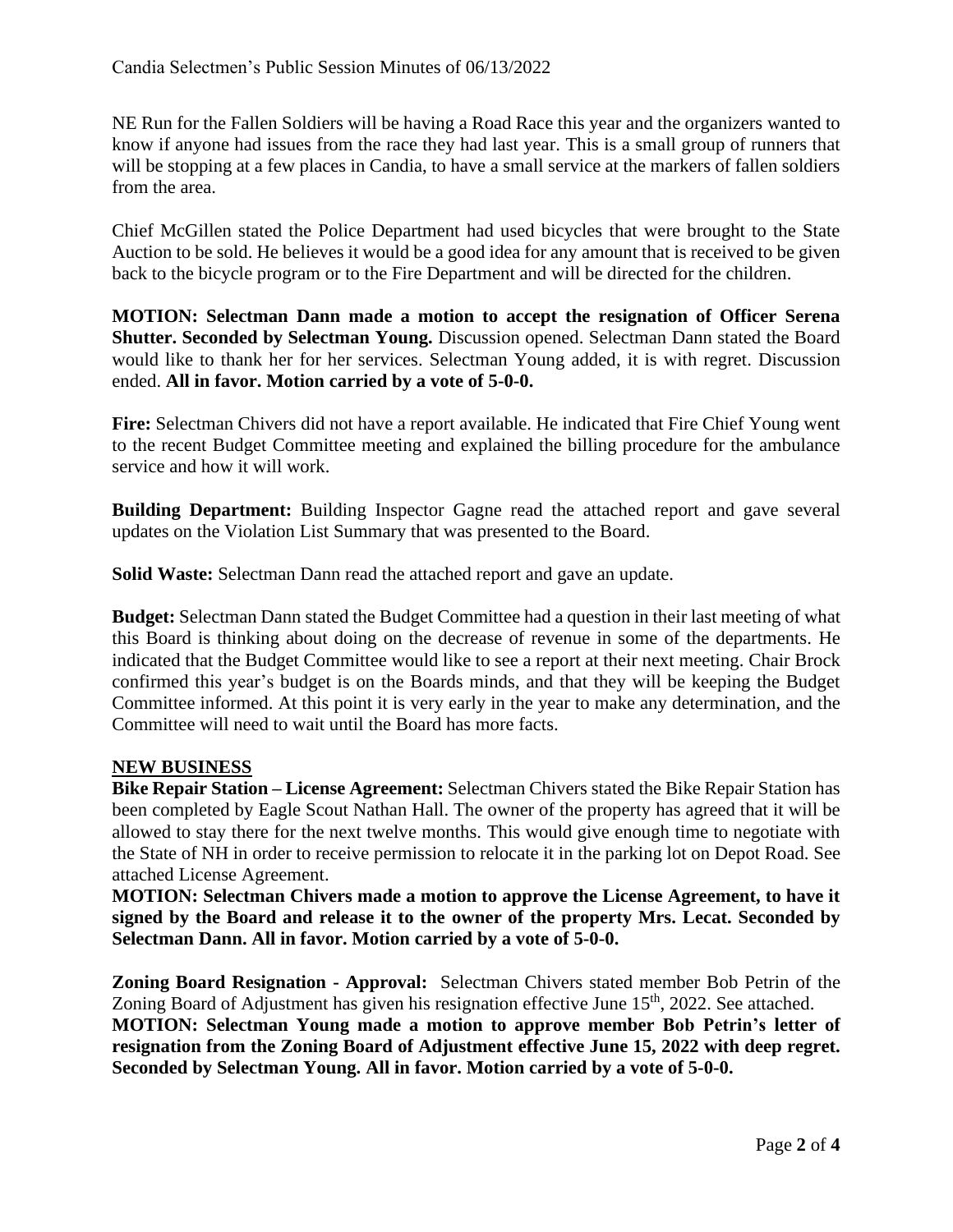**Request for Re-Appointment:** Selectman Chivers stated the Board received a letter of consideration for Anthony Steinmetz to become a member of the Zoning Board of Adjustment.

**MOTION: Selectman Chivers made a motion to appoint Anthony Steinmetz to fill the remainder of Bob Petrin's term as member of the Zoning Board of Adjustment. Seconded by Selectman Young. All in favor. Motion carried by a vote of 5-0-0.**

**Resignation:** Selectman Moran stated Land Use Administrative Assistant Lisa Galica gave her letter of resignation on Friday, June 10, 2022.

**MOTION: Selectman Moran made a motion to accept Land Use Administrative Assistant Lisa Galica's resignation. Seconded by Selectman Dann. All in favor. Motion carried by a vote of 5-0-0.**

The Board had a discussion on the open Administrative Assistant position in the Land Use Department to determine if it should be part-time or full-time. The Board all agreed to a full-time position.

**MOTION: Selectman Dann made a motion to advertise the Land Use Administrative Assistant position as a full-time position. Seconded by Selectman Moran All in favor. Motion carried by a vote of 5-0-0.**

Town Administrator Hansen mentioned that she has been interviewing applicants for the open Accounting & Payroll Specialist position.

Holiday: Selectman Dann announced that June 13<sup>th</sup> is a National Holiday. Town Administrator Hansen stated she is part of the NH Municipal Managers Group and indicated that 80% of towns do not recognize this as paid holiday. She also confirmed that the State does not give employees the day off. If the Board wanted to recognize this holiday, they would need to make that decision for next year's schedule. They will table this until December for next year's schedule.

# **OLD BUSINESS**

**Dog Licenses:** The Town Clerk presented the Board with a Dog License Warrant Agreement for them to sign.

**License Agreement for Fire Department:** The Town received a license agreement for the repeater with NH Public Broadcasting and the Candia's Volunteer Fire Department which requires a Board member's signature.

**MOTION: Selectman Chivers made a motion to authorize Chairman Brock to sign the agreement between Candia's Volunteer Fire Department and NH Public Broadcasting. Seconded by Selectman Moran All in favor. Motion carried by a vote of 5-0-0.**

### **OTHER BUSINESS**

**Highway Department:** Selectman Chivers stated that he has had conversations with Road Agent Wuebbolt on compensating the contractors for their price of diesel fuel. He mentioned the State of NH currently uses a formula that they are using to adjust the hourly rate for their contract drivers based on the price of diesel fuel. He would like to use the State's policy and incorporate it for the Town of Candia. It will be a quarterly adjustment, and they will be working out a formula and present it to the Board for their approval. Road Agent Wuebbolt added that they will also want to